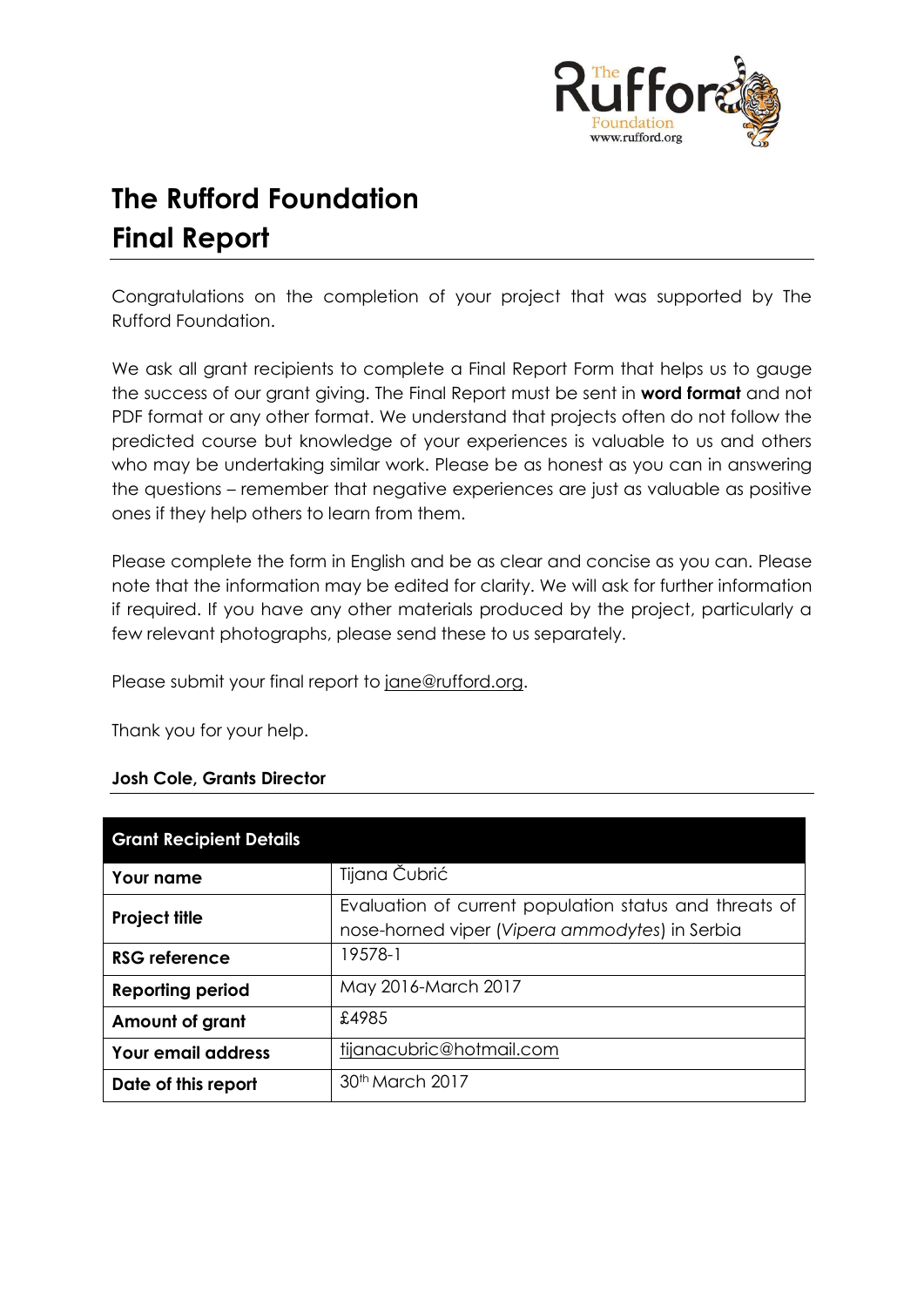

# **1. Please indicate the level of achievement of the project's original objectives and include any relevant comments on factors affecting this.**

| Objective                                                                      | achieved<br>Not | Partially<br>achieved | Fully<br>achieved | <b>Comments</b>                                                                                                                                                                                                                                                                                                                                                                                                                                                                                                       |
|--------------------------------------------------------------------------------|-----------------|-----------------------|-------------------|-----------------------------------------------------------------------------------------------------------------------------------------------------------------------------------------------------------------------------------------------------------------------------------------------------------------------------------------------------------------------------------------------------------------------------------------------------------------------------------------------------------------------|
| basic<br>Collecting<br>data<br>population<br>and<br>evaluating habitat quality |                 |                       |                   | We achieved to collect distribution<br>data for all six locations<br>and<br>the<br>habitats.<br>We<br>mapped<br>measured and marked every viper<br>and we collected environmental<br>data. The production of habitat<br>map is in process and it will be sent<br>to Institute for nature conservation<br>in Serbia.                                                                                                                                                                                                   |
| Collecting tissue for DNA<br>analyses                                          |                 |                       |                   | We collected DNA samples for 34<br>specimens which is enough for<br>future analyses.                                                                                                                                                                                                                                                                                                                                                                                                                                  |
| Establishing foundation for<br>continuous<br>population<br>monitoring          |                 |                       |                   | We started population monitoring<br>for five populations: in Svilajnac<br>surroundings,<br>in<br>Krupanj<br>three<br>surroundings,<br>and<br>populations<br>Kraljevo<br>in<br>these<br>five<br>surroundings.<br>$\mathsf{O} \mathsf{f}$<br>populations, three are dense and<br>healthy.                                                                                                                                                                                                                               |
| Evaluating people attitude<br>toward nose-horned viper                         |                 |                       |                   | We interviewed local inhabitants in<br>all six locations.                                                                                                                                                                                                                                                                                                                                                                                                                                                             |
| Education<br>of<br>local<br>community                                          |                 |                       |                   | with<br>We<br>have<br>spoken<br>all<br>interviewed<br>inhabitants<br>and<br>distributed brochures and leaflets.<br>lectures<br>We<br>to<br>gave<br>local<br>communities<br>Krupanj<br>in<br>and<br>Bosilegrad.<br>Krupanj's newspaper<br>called "Glas Podrinja" wrote an<br>article about our lecture and also<br>local TV station filmed our lecture.<br>Even though most of them were<br>interested to hear about nose-<br>horned vipers, negative attitudes<br>still persist among part of the local<br>community. |
| Education of children                                                          |                 |                       |                   | We gave lectures and distributed<br>leaflets, brochures and posters at<br>five schools (three primary and two<br>high schools) and in the most of the                                                                                                                                                                                                                                                                                                                                                                 |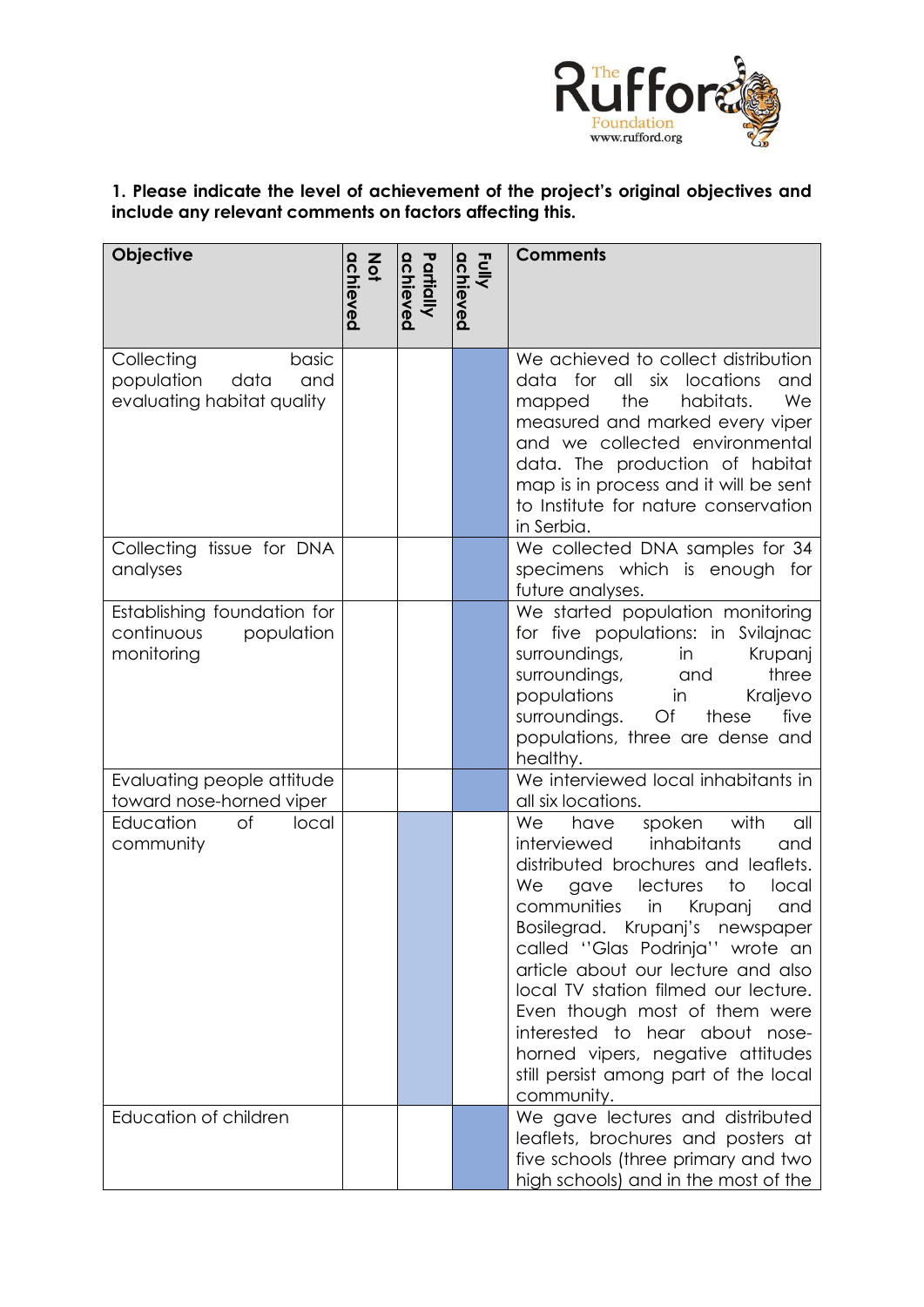

|  |  |            |       | schools children were interested to |     |     |
|--|--|------------|-------|-------------------------------------|-----|-----|
|  |  | hear       | about | snakes                              | and | ask |
|  |  | questions. |       |                                     |     |     |

## **2. Please explain any unforeseen difficulties that arose during the project and how these were tackled (if relevant).**

We had problem with the weather in the spring season as it was raining so we rescheduled our fieldwork activities. That resulted with smaller sample but still enough to perform analyses. Due to this obstacle we were not able to fully analyse selected local populations in Djerdap National Park and in Bosilegrad, but we were there, established contact with the local communities and have good communication for the continuation of the study.

# **3. Briefly describe the three most important outcomes of your project.**

- 1. Establishing long-term monitoring. We started long-term monitoring for five populations (in Svilajnac surroundings, in Krupanj surroundings, and three populations in Kraljevo surroundings). Three of them are dense and further mark-recapture studies will enable us to gather more information about this viper's biology and ecology. Population in Krupanj surroundings is particularly important as we have the information that it is harvested for the venom supply and its monitoring will enable us to evaluate this impact and help our authorities to react.
- 2. Conservation output-Changing social perception toward nose-horned viper and breaking the prejudices: We managed to partly change perspective of local inhabitants about snakes in our conversations with them. Especially we changed local farmer's believing in some of the folk legends about aggressive nature of this viper. We also send the project report to Serbian institute for Nature Conservancy and manager of National park ''Djerdap'' and hopefully it will help them in further monitoring and conservation actions. We also communicated in this matter with the officers in charge for Nature reserve Kunovica near city of Niš.
- 3. Contribution to the knowledge about nose-horned viper. As data about this species biology and ecology are scarce, our findings are very valuable. We already sent two papers to the peer-reviewed journals and results of this project will be presented to scientific community at the 5th Biology of the Vipers Conference in Chefchaouen in Morocco in May 2017. This presentation is sponsored by Ministry of Education, Science and Technological Development of Republic of Serbia and by special student grant provided by the Scientific and Organisational Committee of the conference.

# **4. Briefly describe the involvement of local communities and how they have benefitted from the project (if relevant).**

Local farmers had direct benefit from our project as they have heard the proper information about behaviour of nose-horned viper and about its important role in medicine and pest regulation. We explained them the proper procedure in the case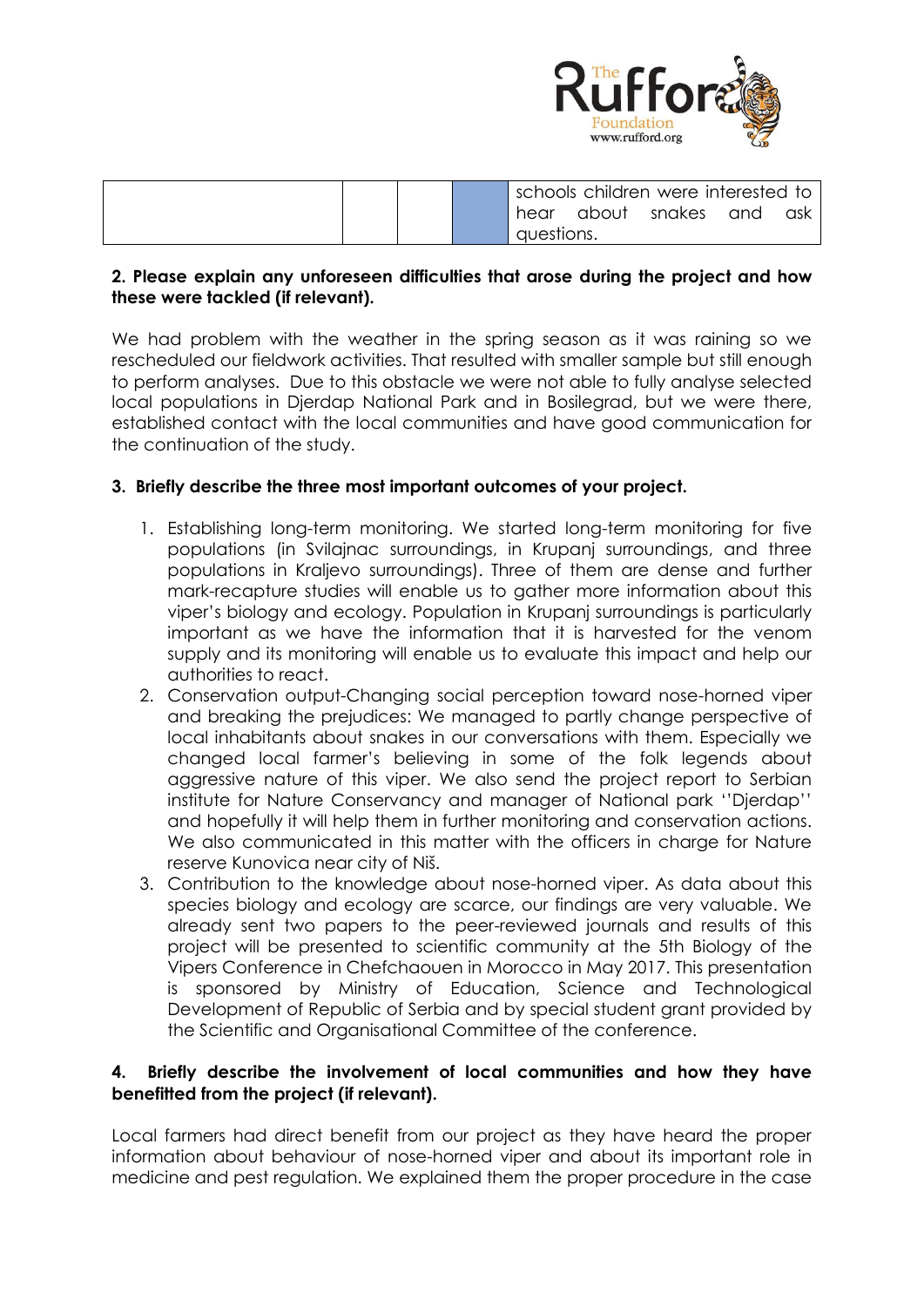

of the viper's bite which was very valuable for them and they were interested to hear because some of them or their members of family and neighbours already had an experience of being bitten by this viper. We provided them with the guide brochures which contain photos of non-venomous and venomous snake species in Serbia and they find it very useful as many of them cannot distinguish among species. In Krupanj surroundings and Kraljevo surroundings three members of the local community participated in our project by showing us localities were they have seen the nose-horned vipers.

# **5. Are there any plans to continue this work?**

Yes, this work must be continued. First, we are going to send DNA samples to our colleagues abroad to perform genetic analyses which will give us insight in genetic structures of studied populations which is very important for population in Krupanj surroundings (which is harvested) and population in Svilajnac surroundings (which was harvested). We are going to continue education activities in sense of holding lectures in schools and educating also other target groups of local inhabitants. We hope that with the financial support from the organisations like The Rufford Foundation we will continue monitoring of nose-horned viper populations in the area of our study.

## **6. How do you plan to share the results of your work with others?**

We already send project reports to two institutions (Serbian institute for Nature Conservancy, including office in Niš, and National park ''Djerdap'') and held two lectures for biology and ecology students at Faculty of Science and Mathematics in Niš and lecture at Institute for Biological Research "Siniša Stanković" University of Belgrade. We have submitted two papers to scientific journals and we are planning to write two more (one about habitat requirements and other about genetic structure). Furthermore, the results of this project will be presented at the 5th Biology of the Vipers Conference in May this year.

Photographs and some interesting information about this viper and snakes in general are regularly shared at project's Facebook page (https://www.facebook.com/sacuvajmoposkoka/) in Serbian and English language. We also share our findings with the NGO's: Biological society ''Dr Sava Petrović'' from Niš, Serbian Herpetological Society "Milutin Radovanović" from Belgrade and KAPD Balkan from Kraljevo. We filmed a short video of releasing nose-horned viper to her habitat after measurement and we shared it on project's You Tube channel [\(https://www.youtube.com/watch?v=0ikPaZVwnlw&feature=youtu.be\)](https://www.youtube.com/watch?v=0ikPaZVwnlw&feature=youtu.be).

#### **7. Timescale: Over what period was The Rufford Foundation grant used? How does this compare to the anticipated or actual length of the project?**

The grant was spent from April 2016 to March 2017. In April, May, June, July, August, September and October 2016. We spent the grant funds for the printing of the education material and for the equipment and on the fieldwork. In November and December 2016 and in January and February 2017, we held our presentations in Niš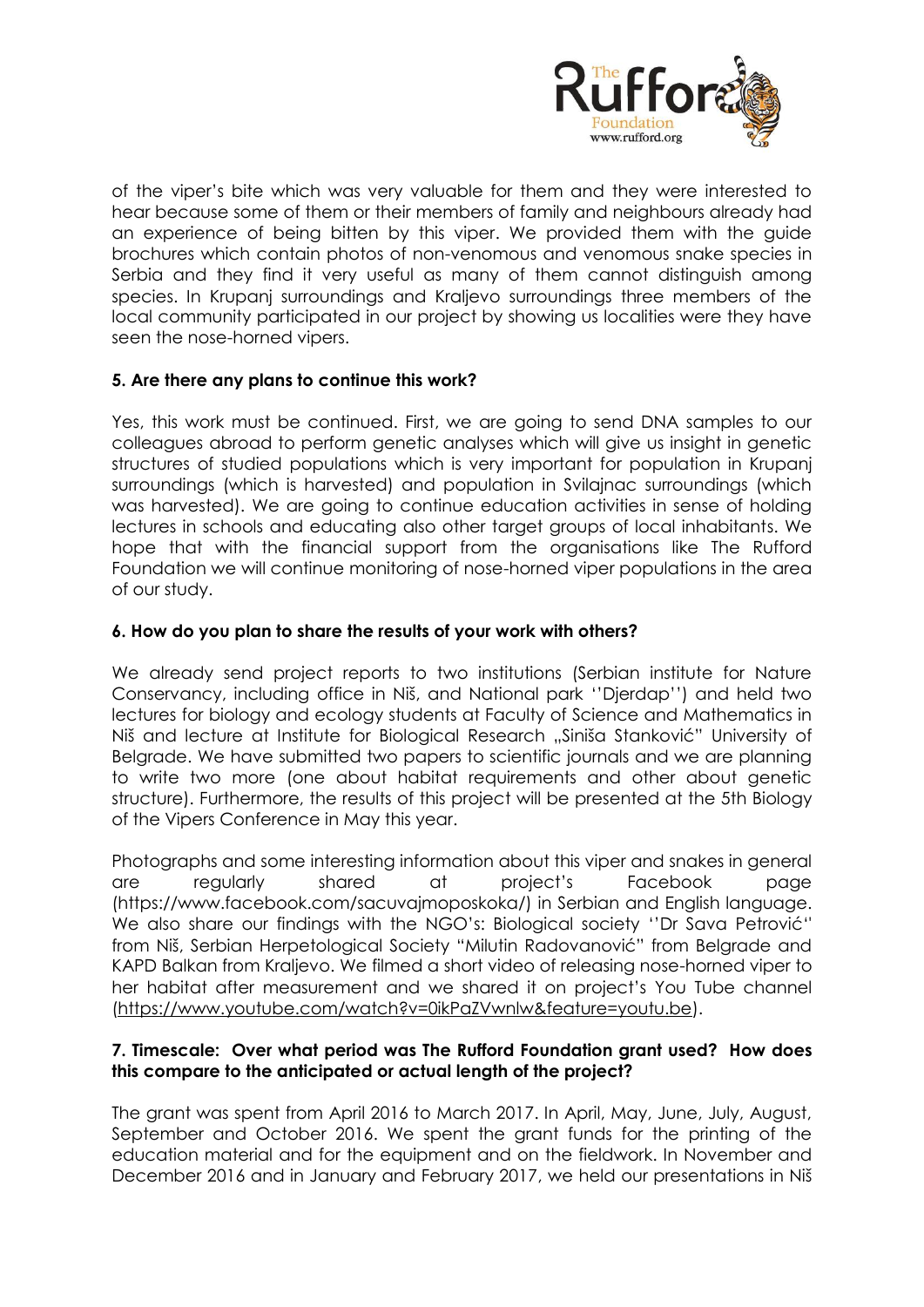

and Belgrade and gave lectures in two public schools in Kraljevo. Then, at the end of February and beginning of March 2017, we spent the rest of grant on two extra short field trips.

**8. Budget: Please provide a breakdown of budgeted versus actual expenditure and the reasons for any differences. All figures should be in £ sterling, indicating the local exchange rate used.** 

| Item                                                                                                                                        | <b>Budgeted</b><br><b>Amount</b> | Actual<br>Amount | Difference | <b>Comments</b>                                                                                                                                                                                                                                      |
|---------------------------------------------------------------------------------------------------------------------------------------------|----------------------------------|------------------|------------|------------------------------------------------------------------------------------------------------------------------------------------------------------------------------------------------------------------------------------------------------|
| 1 field trip(fuel) Djerdap                                                                                                                  | 53                               | 53               |            |                                                                                                                                                                                                                                                      |
| 2 field trip (fuel)-Jelasnicka<br>Gorge                                                                                                     | 38                               | 38               |            |                                                                                                                                                                                                                                                      |
| 3 field trip (fuel) Ibar valley                                                                                                             | 16                               | 16               |            |                                                                                                                                                                                                                                                      |
| 4 field trip (fuel) Bosilegrad                                                                                                              | 65                               | 65               |            |                                                                                                                                                                                                                                                      |
| 5 field trip (fuel) Krupanj                                                                                                                 | 45                               | 45               |            |                                                                                                                                                                                                                                                      |
| 6 field trip (fuel) Svilajnac                                                                                                               | 26                               | 26               |            |                                                                                                                                                                                                                                                      |
| Road-tool                                                                                                                                   | 11                               | 11               |            |                                                                                                                                                                                                                                                      |
| Accommodation + food +<br>drink for all 6 fields for 3<br>persons                                                                           | 2115                             | 1900             | 215        | Actually we spend less money on food<br>and drink so we used this extra money<br>to conduct one short field trip in<br>Svilajnac (in September 2016.) and<br>short field trip in Kraljevo surroundings<br>(base of mountain Goč) in October<br>2016. |
| for<br>Fuel cost<br>lectures at<br>University<br>Novi<br>Оf<br>Sad,<br>Belgrade and Kragujevac                                              | 107                              | 40               | 67         | We held lectures in Belgrade and Niš<br>and scheduled lectures in Novi Sad<br>and Kragujevac for April and May. Due<br>to exam period and student field trips<br>we did not held them earlier.                                                       |
| Education material (design<br>+ print of 2000 leaflets, 2000<br>guide<br>brochures,<br>300<br>questionnaires 50<br>posters and 50 T-shirts) | 1400                             | 1300             | 100        | Here also, the cost of the printing was<br>less so we use the extra money to<br>conduct two field trips in Kraljevo<br>surroundings in second half of February<br>and in March 2017.                                                                 |
| <b>GPS devices Garmin eTREX</b>                                                                                                             | 224                              | 224              |            |                                                                                                                                                                                                                                                      |
| 2 thermometers                                                                                                                              | 16                               | 16               |            |                                                                                                                                                                                                                                                      |
| 200 DNA tubes                                                                                                                               | 50                               | 50               |            |                                                                                                                                                                                                                                                      |
| Data logger<br>Exo Terra - Infra<br>Red                                                                                                     | 53<br>30                         | 53<br>30         |            |                                                                                                                                                                                                                                                      |
| Thermometer                                                                                                                                 |                                  |                  |            |                                                                                                                                                                                                                                                      |
| Collapsible<br>Exo Terra<br>$\overline{\phantom{0}}$<br>Snake Hook                                                                          | 20                               | 20               |            |                                                                                                                                                                                                                                                      |
| Camera                                                                                                                                      | 450                              | 450              |            |                                                                                                                                                                                                                                                      |
| Accommodation + food +<br>drink + fuel for 4 extra field<br>trip in Svilajnac and Kraljevo                                                  |                                  | 315              |            | As we had extra money from our<br>previous fields and from printing the<br>education material, we invested that in                                                                                                                                   |